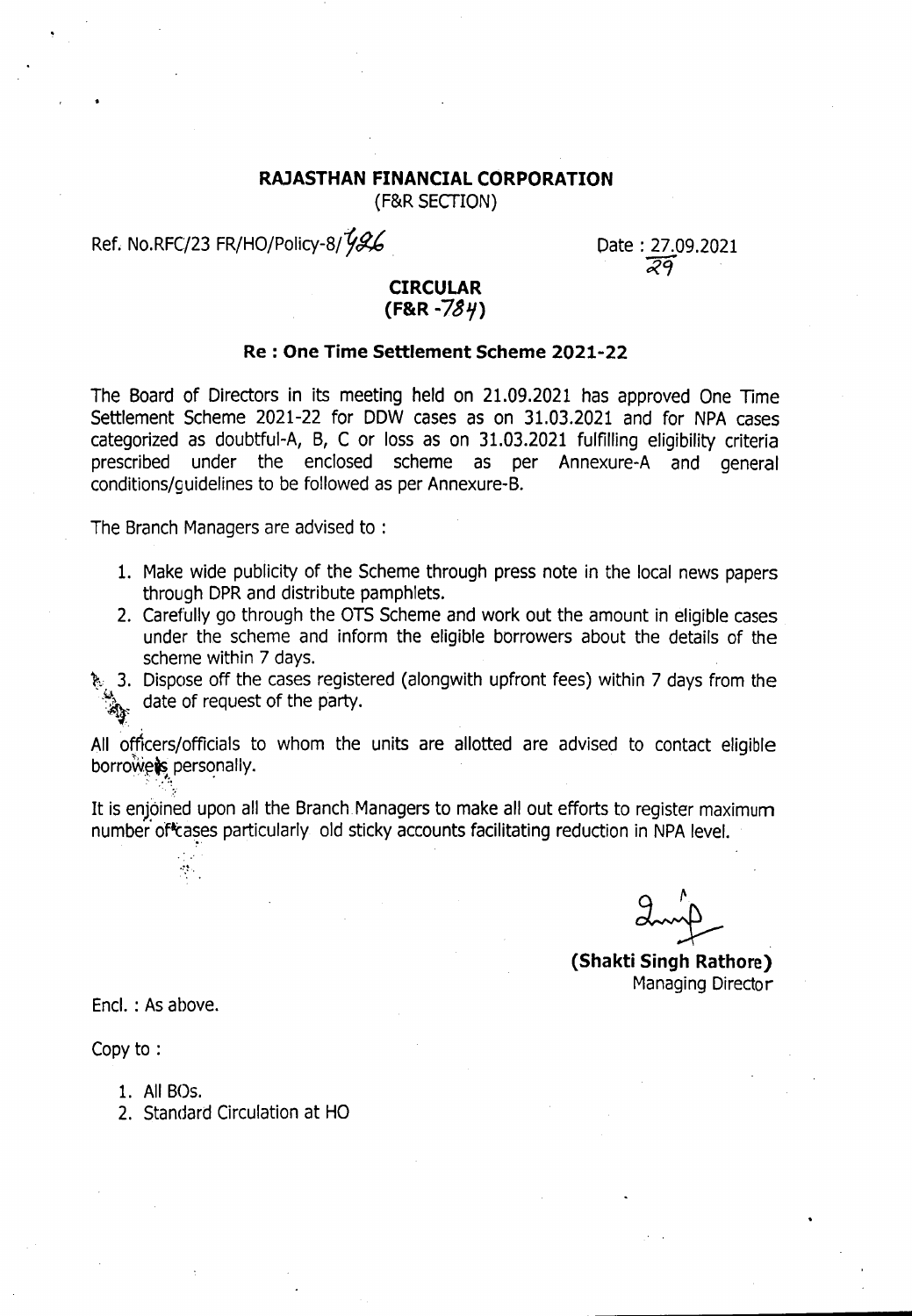### ANNEXURE 'A'

i

 $\frac{5}{4}$ *J*

# One Time Settlement Scheme, "2021-22" for NPA, Deficit, Decreeta Write-off. Transport loan cases

|             | <b>Eligibility</b> | (A) | Having<br>no Primary security/collateral security/<br>attached property security in the following cases.                             |
|-------------|--------------------|-----|--------------------------------------------------------------------------------------------------------------------------------------|
|             |                    | (i) | All deficit /write off/decreetal cases as on 31.03.2021.                                                                             |
|             |                    | (B) | Having Primary Security/collateral security/ attached<br>property security in the following cases:                                   |
| (i)<br>(ii) |                    |     | NPA cases categorized as doubtful-A, B or C or Loss as<br>on 31.03.2021 irrespective of available security.                          |
|             |                    |     | All deficit/write off/decreetal cases as on 31.03.2021<br>irrespective of available security.                                        |
|             |                    | (C) | Cases in which 'No dues certificate' has been issued and<br>documents released but loan accounts are still showing<br>debit balance. |

| <b>Non</b><br>eligibility | Cases in which decree has been obtained after 31,03,2021. |
|---------------------------|-----------------------------------------------------------|

#### 3. Settlement scheme for all Transport loan cases:

All transport loan cases including DDW/NPA may be settled on the disbursed amount plus other money plus 5% incentive (if any) less amount recovered since beginning (but not less than other money plus incentive if any as on date of settlement). The said formula is applicable without considering the MRV of property, if any. Registration and upfront amount shall be applicable as per OTS.

### 4. Eligible cases & Settlement formula for One Time Settlement:

| SI.<br>No. | Period of<br>sanction of<br>cases eligible<br>for settlement | Having no Primary<br>collateral security<br>attached property                               | Having<br>Primary/ collateral<br>security/ attached property                                                                                       |
|------------|--------------------------------------------------------------|---------------------------------------------------------------------------------------------|----------------------------------------------------------------------------------------------------------------------------------------------------|
|            |                                                              | Deficit/write off /decreetal<br>cases as on 31.03.2021.                                     | (a) NPA cases Categorized as<br>"Doubtful-A, B & C"or "Loss"as<br>on 31.03.2021.<br>(b) Deficit/Write off and Decreetal<br>cases as on 31.03.2021. |
| a.         | Sanctioned<br>upto 31.03.1991                                | 35%<br>principal<br>sum<br>ot<br>outstanding<br>Other<br>$+$ .<br>money + Incentive if any. | 70% of MRV or 60% of outstanding<br>balance whichever is less.                                                                                     |

1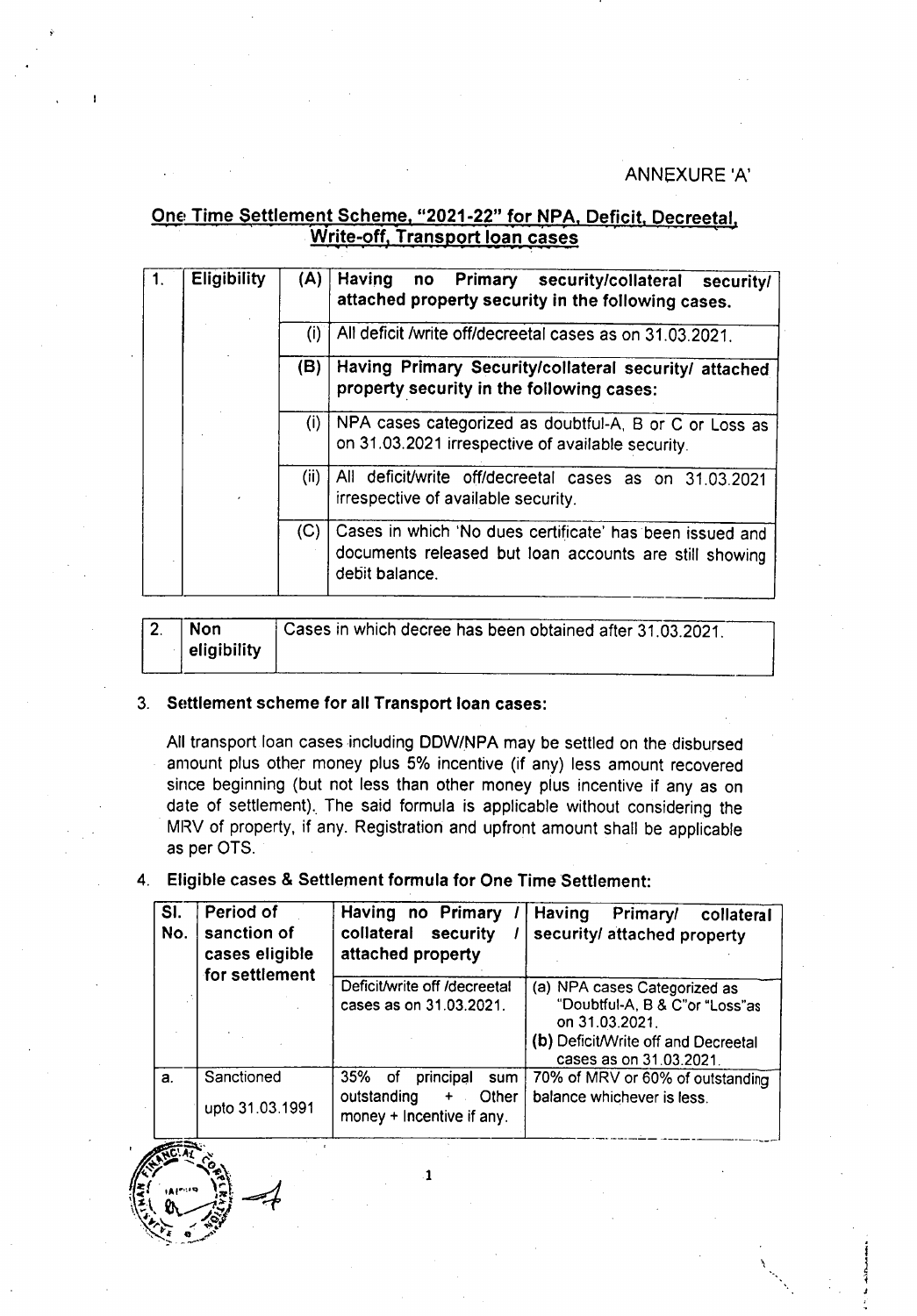| b.            | Sanctioned from<br>01.04.1991 to<br>31.03.2011                                                                                                         | 65%<br>of principal<br>sum<br>outstanding<br>Other<br>÷<br>money + Incentive if any.                                                             | 70% of MRV or 80% of outstanding<br>balance whichever is less. |
|---------------|--------------------------------------------------------------------------------------------------------------------------------------------------------|--------------------------------------------------------------------------------------------------------------------------------------------------|----------------------------------------------------------------|
| $C_{\bullet}$ | Sanctioned from<br>01.04.2011 to<br>31.03.2015                                                                                                         | 80%<br>of principal<br>sum<br>outstanding<br>other<br>money + incentive, if any.                                                                 | 70% of MRV or 90% of outstanding<br>balance whichever is less. |
| d.            | Sanctioned after<br>31.03.2015                                                                                                                         | 90% of principal sum<br>outstanding + other<br>money + incentive, if any.                                                                        | Only penal interest charged since<br>beginning to be waived.   |
| e.            | Cases in which<br>'No dues<br>certificate' has<br>been issued and<br>documents<br>released but loan<br>accounts are still<br>showing debit<br>balance. | Simple interest on principal amount outstanding from the date of<br>issue of No dues certificate / release of documents whichever is<br>earlier. |                                                                |

5. Special consideration:

**.**.A1"~'"'' ,~,~  $E \cdot R_L$ 

o

 $\circ$ 

| (a) | Cases where recovery is made<br>4 times of disbursed amount or<br>more (except having primary<br>and / or collateral security /<br>attached property cases).                   | May be treated as suo moto settled.<br>However<br>Other Money plus incentive, if any,<br>to<br>be<br>recovered, without any registration fees. |
|-----|--------------------------------------------------------------------------------------------------------------------------------------------------------------------------------|------------------------------------------------------------------------------------------------------------------------------------------------|
| (b) | Cases in which repayment<br>have been received 3 times of<br>disbursed amount or more<br>(except having primary and /<br>or collateral security / attached<br>property cases). | Such cases will be treated as settled on the<br>registration fees and upfront amount + Other<br>Money plus incentive, if any, to be recovered. |

| 6.  | Registration fee:  | Rs.2000/-                                                                                                                                                                                                                                                                                                        |
|-----|--------------------|------------------------------------------------------------------------------------------------------------------------------------------------------------------------------------------------------------------------------------------------------------------------------------------------------------------|
| 7.  | <b>Upfront fee</b> | @ 5% of principal outstanding.                                                                                                                                                                                                                                                                                   |
| 8.  | Period of Scheme   | 01.10.2021 to 31.03.2022.                                                                                                                                                                                                                                                                                        |
| 9.  | Power to settle    | (i)<br>Branch Incharge ("A" & "B" category branches).<br>(ii)<br>Within 7 days of registration.                                                                                                                                                                                                                  |
| 10. | Repayment:         | (i)<br>Within 90 days of decision without interest;<br>(ii)<br>If party wants to pay in installments then the<br>settlement amount (excluding upfront amount) will<br>have to be paid in maximum 12 equal monthly<br>installments with interest @ 10.50% p.a. on simple<br>interest on unpaid settlement amount; |

 $\sum_{i=1}^{n}$ 

1007年度11.5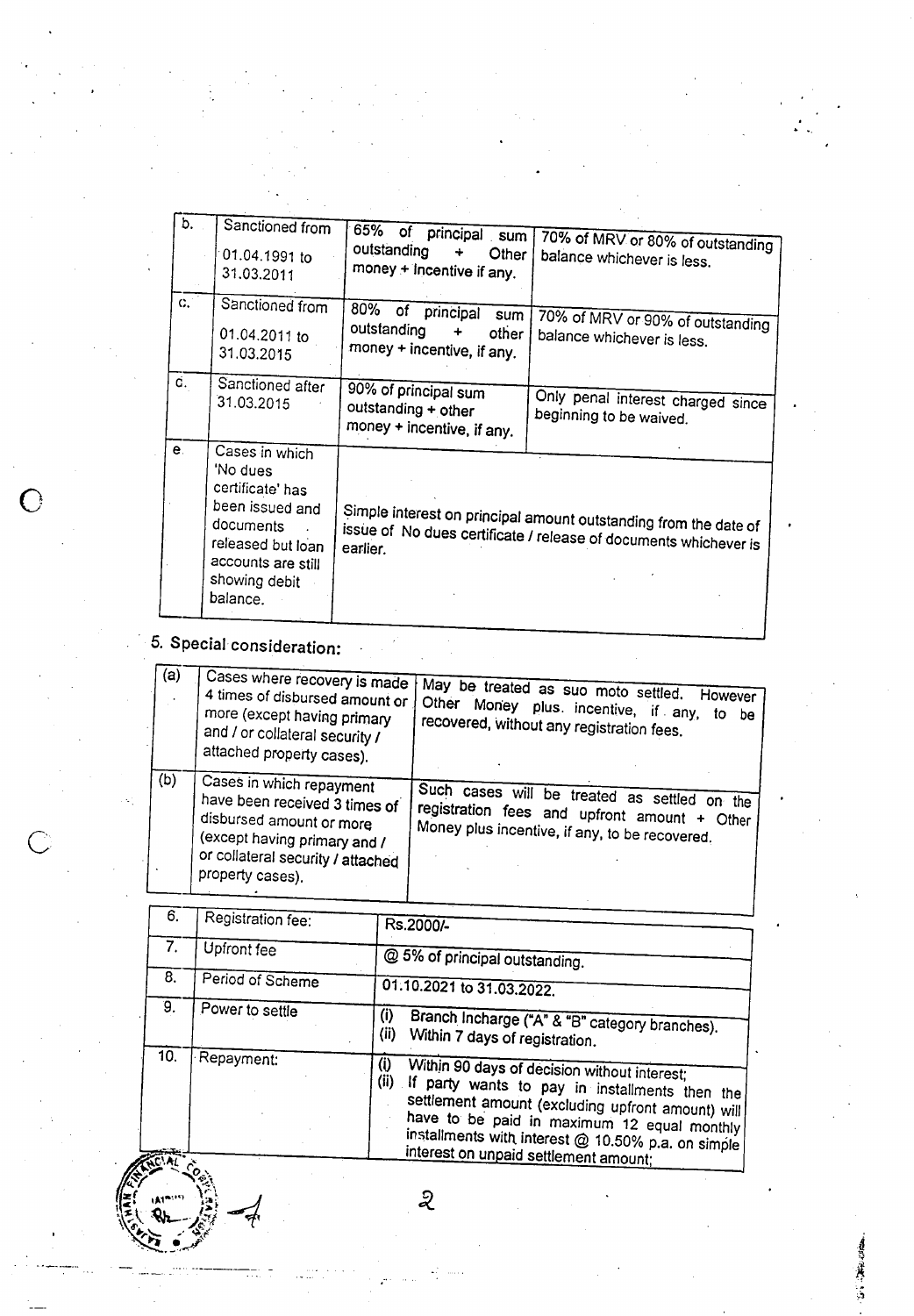| 11. | Cancellation of OTS: | (iii)<br>50% interest on unpaid settlement amount can be<br>waived off if entire settlement amount is deposited<br>upto 31.03.2022.<br>(i) If the party does not deposit any amount except<br>upfront amount within 90 days of settlement, OTS will<br>automatically stand cancelled. |
|-----|----------------------|---------------------------------------------------------------------------------------------------------------------------------------------------------------------------------------------------------------------------------------------------------------------------------------|
|     |                      | (ii) In case default of two consecutive instalments, the<br>OTS will also be cancelled automatically.                                                                                                                                                                                 |

| 12. | Appeal: | Registration at BO          | Rs.2000/-                                                                                                                                                                                                                                                                                                                                                                                                                                                                                                                     |
|-----|---------|-----------------------------|-------------------------------------------------------------------------------------------------------------------------------------------------------------------------------------------------------------------------------------------------------------------------------------------------------------------------------------------------------------------------------------------------------------------------------------------------------------------------------------------------------------------------------|
|     |         | <b>Upfront fee</b>          | 5% of principal sum outstanding                                                                                                                                                                                                                                                                                                                                                                                                                                                                                               |
|     |         | j)<br>ii).<br>is deposited. | There shall be a provision of only one appeal, which shall be<br>registered at the branch level and proposals for settlement shall<br>be forwarded to the Head Office to reach within 15 days of the<br>registration of appeal for placing the same before SLC.<br>Appeals shall be filed within 30 days from the date of letter<br>communicating the decision of settlement.<br>iii) Appeal shall be entertained only when an upfront amount equal to<br>5% of the principal outstanding and registration fees of Rs.2,000/- |
|     |         |                             | iv) Disposal of appeals at HO: The appellate Authority (SLC) shall<br>review & dispose off the appeal at Head Office.                                                                                                                                                                                                                                                                                                                                                                                                         |

### Note:

o

- (a) There is no bar for registration of the cases closed / rejected by the Empowered Settlement Committee(s), competent authority.
- (b) Cases settled under SLC / HOLC / any Settlement Scheme and where part payment has been deposited need not to re-register the case. Part amount (including upfront amount), already deposited against the last settlement, shall be adjusted in the new settlement amount.

If no payment (except upfront amount) could be deposited, then such cases will be Ie-registered as per norms. In such cases, upfront amount deposited earlier against the last settlement will be adjusted out of new settlement amount. No refund will be made, if settlement amount comes in minus.

- (c) Settlement already cancelled can be revived by the Branch Manager provided the promoter deposits the settlement amount alongwith 13% p.a. simple interest for the delay period.
- (d) In case of unit under possession, the outstanding balance shall be calculated after adding simple interest for the possession period.

- 3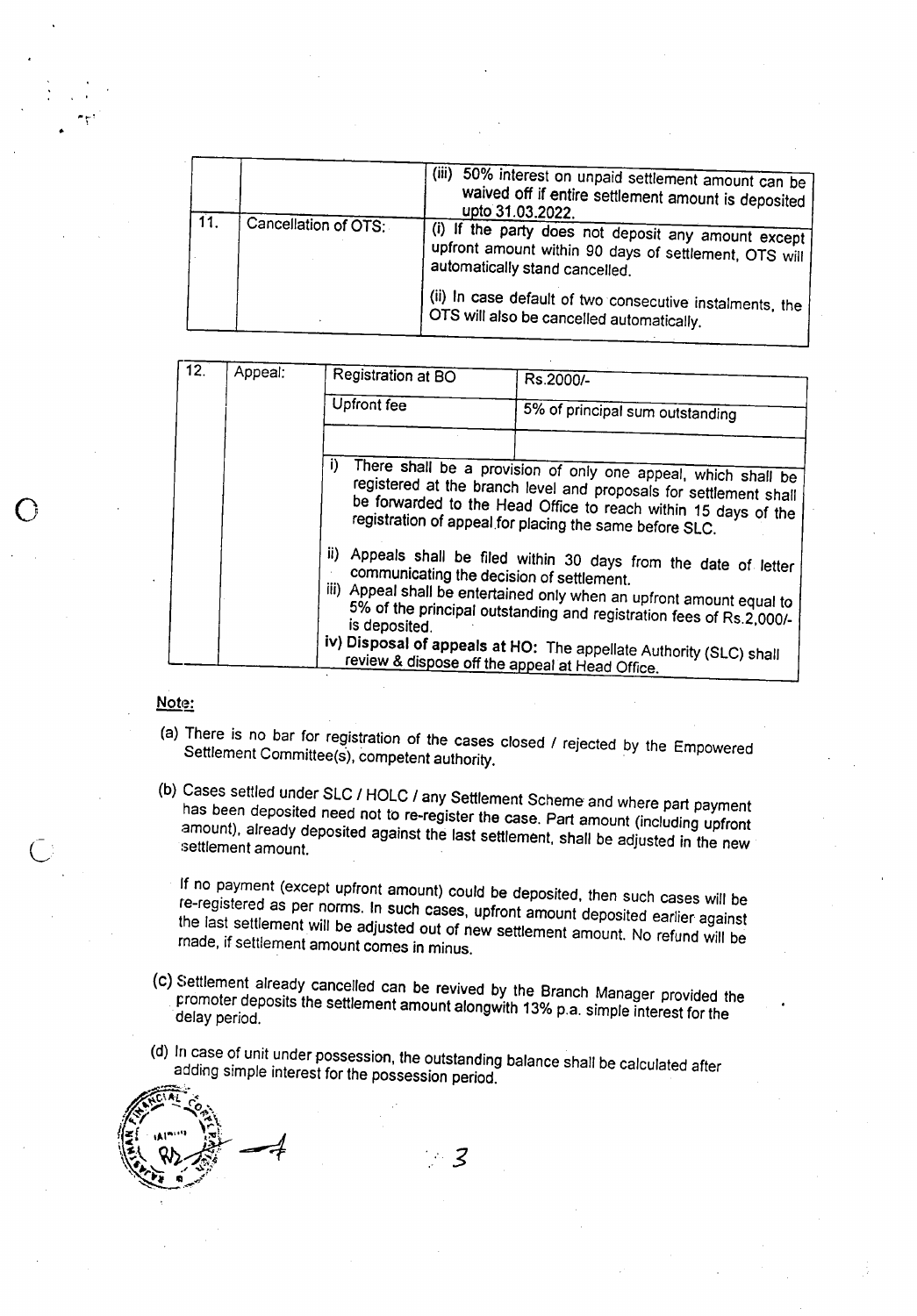### Generall **cqnditions** *I* **guidelines to be followed while taking up cases under One Time Settlement Scheme, 2021-22**

The General conditions *I* guidelines to be followed while taking up cases under "One Time Settlement" scheme and other salient features are as follows:

- 1. The cases belonging to *SCI* ST *I* disabled persons *I ex-* serviceman *I* BPL Card holders will be exempted from paying registration fee. Such cases will be registered only by getting the requisite up-front payment prescribed under the Scheme, under which they are eligible.
- 2. In cases where other money is more than the principal sum, then other money to be taken shall be restricted to the principal sum outstanding only but not in the cases where primary *I* collateral security or attached property is available.
- 3. Effect of settlement will be given only after receipt of full settlement amount.
- 4. Cases where action under Section *31/32(G)* of SFCs Act has been initiated and the party registers its case under OTS, then the concerned Branch Manager shall request the revenue authorities for keeping the action in abeyance till realization of settlement amount.

In case the party commits default in paying the settlement amount then the revenue authorities are to be requested to re-initiate the action from the stage it was kept in abeyance.

In the cases already settled (in any scheme), if party is not paying and also not. showing interest to register in New Scheme. then the Branch Manager has to initiate legal action as per norms.

- 5. Legal notices issued *u/s* 30 / 29 of SFCs Act prior to registration of the case shall be kept in abeyance till such time as the party commits default in making payment of settlement amount.
- 6. The amount deposited by the party after the decision to write-off *I* write-back shall be adjusted against the written off amount.

For the purpose of calculating settlement amount. the written-off amount less amount deposited after writing *off,* shall be the principal sum.

7. Accounts already closed shall not be re-opened under any circumstances.

4

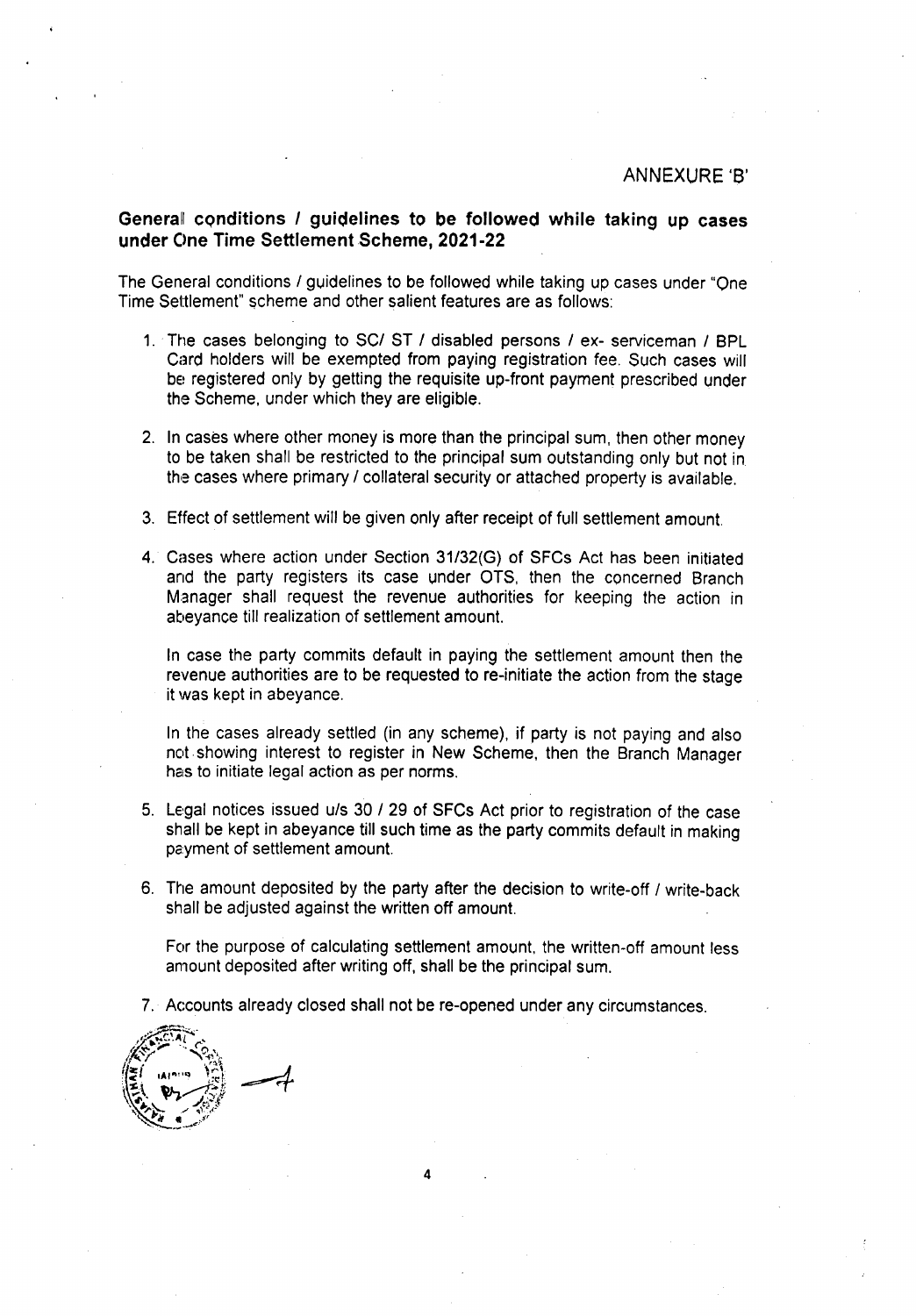- Cases financed under agency loan scheme against Government guarantee 8. may be settled as per provisions of the settlement schemes. If such cases are settled in any Branch Office, the details of such cases, shall be sent to the Head Office (in the format contained in circular.No.FR-649 dated 24.01.2011) so that claims with the Government could be lodged.
- 9. The benefit of OTS shall not be extended to the cases of wilful default, fraud or malfeasance committed by unscrupulous borrowers / guarantors etc. and where criminal cases are pending (except cases wherein complaints have been lodged u/s138(b) of the Negotiable Instruments Act). However:
	- a) If OTS is found a better exit route of recovery, such cases may be processed with due care and be, referred to HO for permission, for considering under the OTS scheme. .......
	- b) One time Settlement of such loan accounts will be without prejudice to any action *I* outcome of any criminal case(s) initiated / to be initiated by the Corporation *I* other Law enforcing Agencies.
	- c) The borrowers of such cases shall not be absolved from any action and his *I* her their liability on account of wilful *default I* fraud, *I* malfeasance committed with any other Financial Institution *I* Agencies.
- 10. Subsidy / Interest Free Ioan (IFL), if any, shall be recovered separately as; per norms. *Settlement* will be subject to payment of settlement amount along with the entire outstanding dues of all ineligible loans which are not covered under settlement scheme pertaining to that particular loanee concern.
- 11. In the cases of loan accounts of purchasers of units sold by the Corporation *u/s* 29 of SFCs Act, the date of agreement to sale shall be considered as *date* of sanction for ascertaining the category under the scheme.
- 12. In "mutual consent sale 'cases", the date of sanction and amount will be that *datel* amount which has been sanctioned to the original *I* first loanee pertaining to the accounts settlement of which is eligible and being considered
- 13. While arriving at the settlement amount in deficit cases, the amount debited in the loan account against Government Department dues will be treated *I* considered as part of other money and not part of principal sum, so that the share of Government Department dues can be recovered in full at the time of settlement of loan account (Policy decision conveyed vide letter No. FR-668 dated 03.10.2011 will be applicable in letter and *spirit).* However, if any amount, (out of 30% of sale price) is still lying in the Government Department liabilities Head, Gl Code 3440, such amount may be transferred in the account as per HO guidelines immediately before settlement of the account except court stay for making such payment.

14. In cases where RFC has obtained a decree from a competent court with or without interest on the decreed amount, the settlement amount will be the alective amount along with interest, or the settlement arrived under the

.

**Included Inc.** 



 $\circ$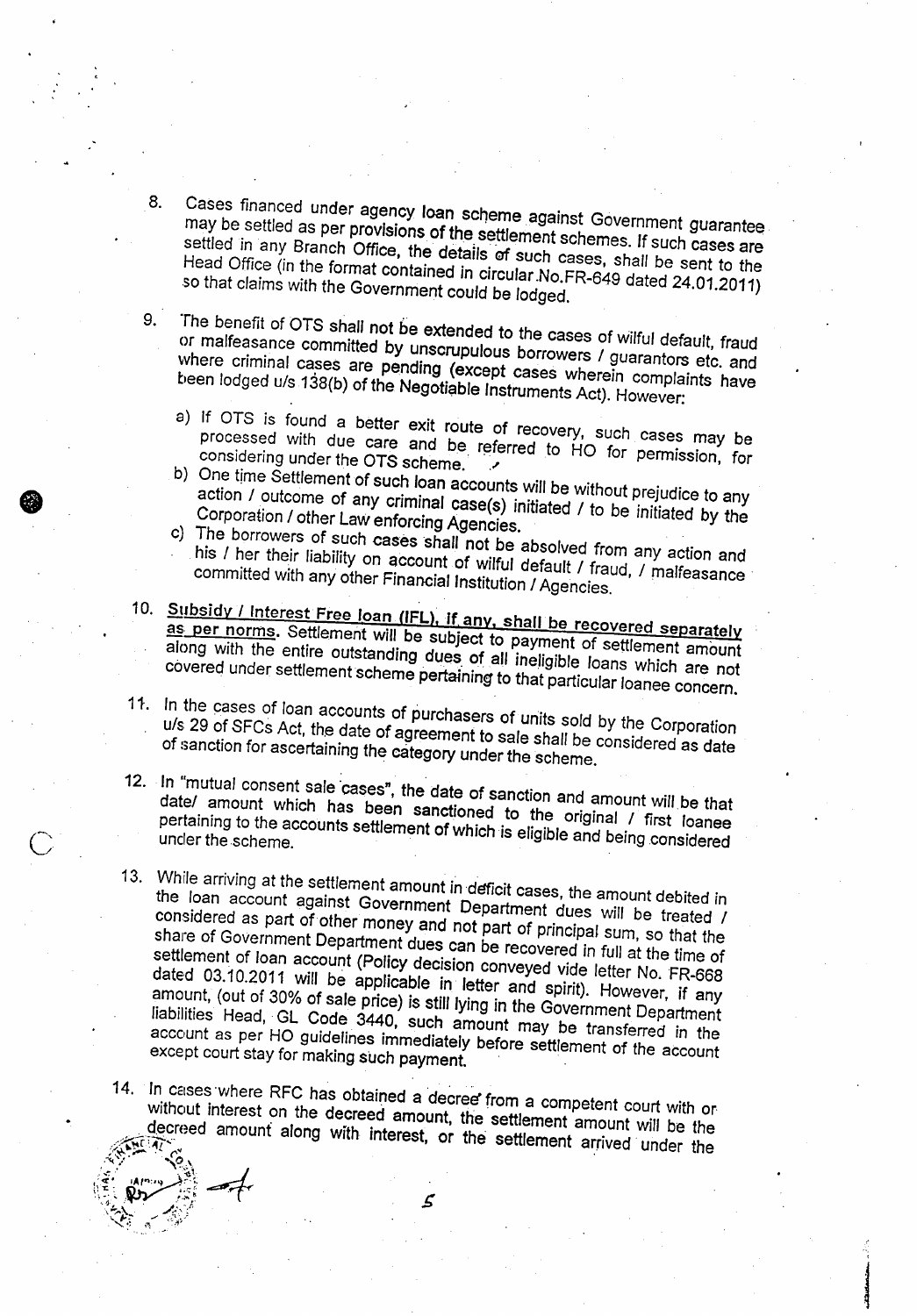Scheme, whichever is less, (except cases having primary security/ collateral security / attached property).

."

15. Cases under litigation / pending with BIFR / AAIFR *I* OL will be settled when writing.<br>writing.

.. ,'

**•** 

(、

- 16. All live accounts are clubbed up for aseertaining eligibility for settlement amount in case of multiple accounts. The eligible amount would be worked out on the basis of latest date of sanction.
- 17. Joint finance cases (except deficit cases), BIFR cases, AAIFR cases, OL cases, cases where the. winding-up proceedings have been passed and *where* BIFR / AAIFR has recommended / taken a view for winding up such cases, if otherwise eligible, shall be referred to HO for placing the same before the SLC for taking decision for settlement.
- 18. Cases where a decision has been taken for sale of assets of units under possession of the Corporation u/s 29 *of* the SFCs Act, 1951 or under SARFAESI Act, 2002 or in possession of Revenue Authorities under LR Act pursuance to action u/s 32(G) initiated by the Corporation, shall be considered for OTS only in the event of cancellation of sale. In such cases, highest bid / sale consideration or the calculated settlement amount whichever is higher shall be the settlement amount In case of non-materialization of sale / auction for whatever reasons.
- 19. In cases of units under possession, outstanding is' to be *calculated* considering the interest for the possession period as per norms of the Corporation (PG Para 58, ARRC-1) prescribed for handing over back the possession of the unit to the original promoter for the settlement purpose.
- 20. In the deficit cases having collateral security, outstanding is to be calculated considering the interest on deficit amount chargeable as per norms, from the *date* of sale for the settlement purpose.
- 21. For settlement of decreetal cases, the Branch Manager / Branch Incharge will either certify that all efforts for execution of decree were made but no fruitful result has come out OR to record reasons of not affecting recovery through execution of decree and specify clearly as to how settlement is in the interest of the Corporation. ., ,
- ." 22. In case of objection by the loanee with. regard to correctness / soundness of MRV assessment, screening of the value can be done as per the' process hereunder:
	- a) The loanee concern will deposit a fee of Rs.5000/- for getting the value of securities (i.e. primary security and collateral security/attached property) re-assessed.
- b) The Branch Manager will ensure re-assessment of value of securities. within 15 days from the date of deposition of the fee. **ANDIAL CO.**

,.

 $\mathbb{R}^{\mathbb{Z}}$  . Almine  $\mathbb{Z}^{\mathbb{Z}}$  .  $\mathbb{R}$ 

*./" ..••f'* 0;:- ," .••*~J* ','l 4 *,..r*  $\cdot$  .

,<'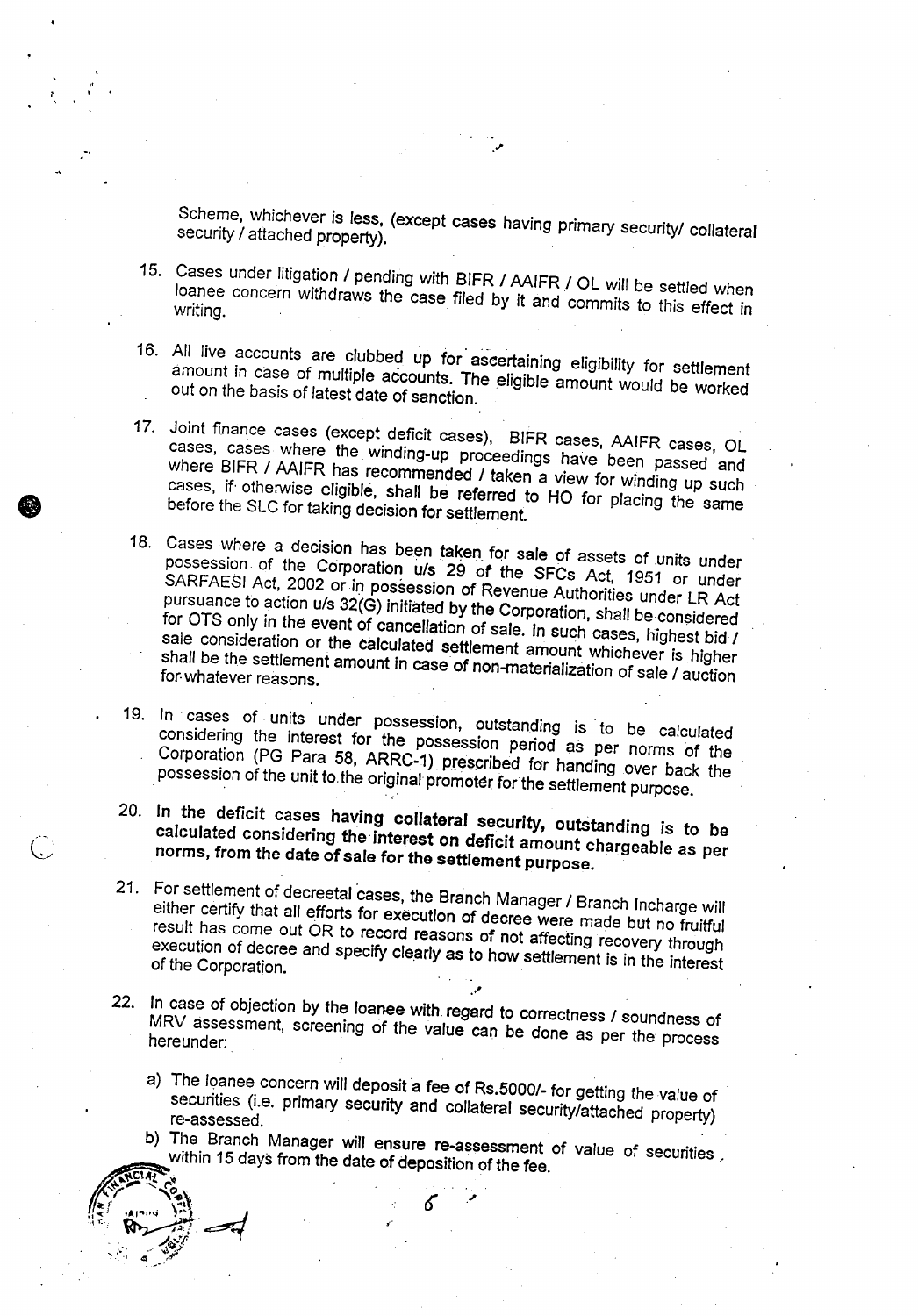The assessment of the value of securities at BO level will be subject to random checking by the DGM (FR), HO and if in random checking variation is found to be more than 10% either *side, shall* be *viewed* seriously and may call for action against the 8M *I* Officers who assessed the MRV.

- 23. The cases in which 'No Dues Certificate has been issued and documents released but loan accounts are *still* showing debit balance, will also be considered under the Scheme, if otherwise eligible.
- 24. Branch Managers will give wide publicity to the scheme and *will* also arrange display of the scheme on the notice board of the Branch *I* DIC *I* Collector's *officel* office of the local bodies *I* Industrial, 'Associations. etc.
- 25. Branch Managers shall ensure that all eligible cases are identified and a proper follow-up by the officers *I* officials to whom case have been allotted is to be done.
- 26. All parties should be contacted personally and *given* notice *in writing.* Concrete efforts should be made in the direction and it should be ensured that the notice about the scheme is delivered to the loanee / guarantors well in time. Continuous efforts are to be made to make OTS scheme successful.
- 27. A register shall be maintained at each Branch Office. This register shall having columns for serial number, date of registration, name of unit, category, registration fee, upfront amount, outstanding balance, settlement amount, date of settlement installment allowed, if any, date of letter conveying decision of settlement, if there is delay, reasons for the same and remarks.
- 28. After depositing the entire settlement "No dues certificate" shall be *issued* stating that the account is settled under OTS scheme of the Corporation and specify the amount that the Corporation has sacrificed while settling the account.
- 29. All officers *I* officials, to whom the cases are allotted, will ensure that eligible borrowers are informed about the OTS scheme and that parties are contacted personally, also pamphlets are distributed as per norms. Continuous efforts are to be made. Industrial Associations are to be informed about settlement to give wide publicity to the scheme.
- 30. Doubts relating to interpretation of any terms or clause or any ambiguity or confusion arising during interpretation of the scheme or any clarification *I* relaxation is required, MD's decision will be final.
- 31. Guarantor / legal heir can also apply for the OTS.
- 32. If the settlement amount is more than the outstanding balance, the request for settlement will be rejected by the Branch and registration fees is refundable.

,;

o

, .

,.